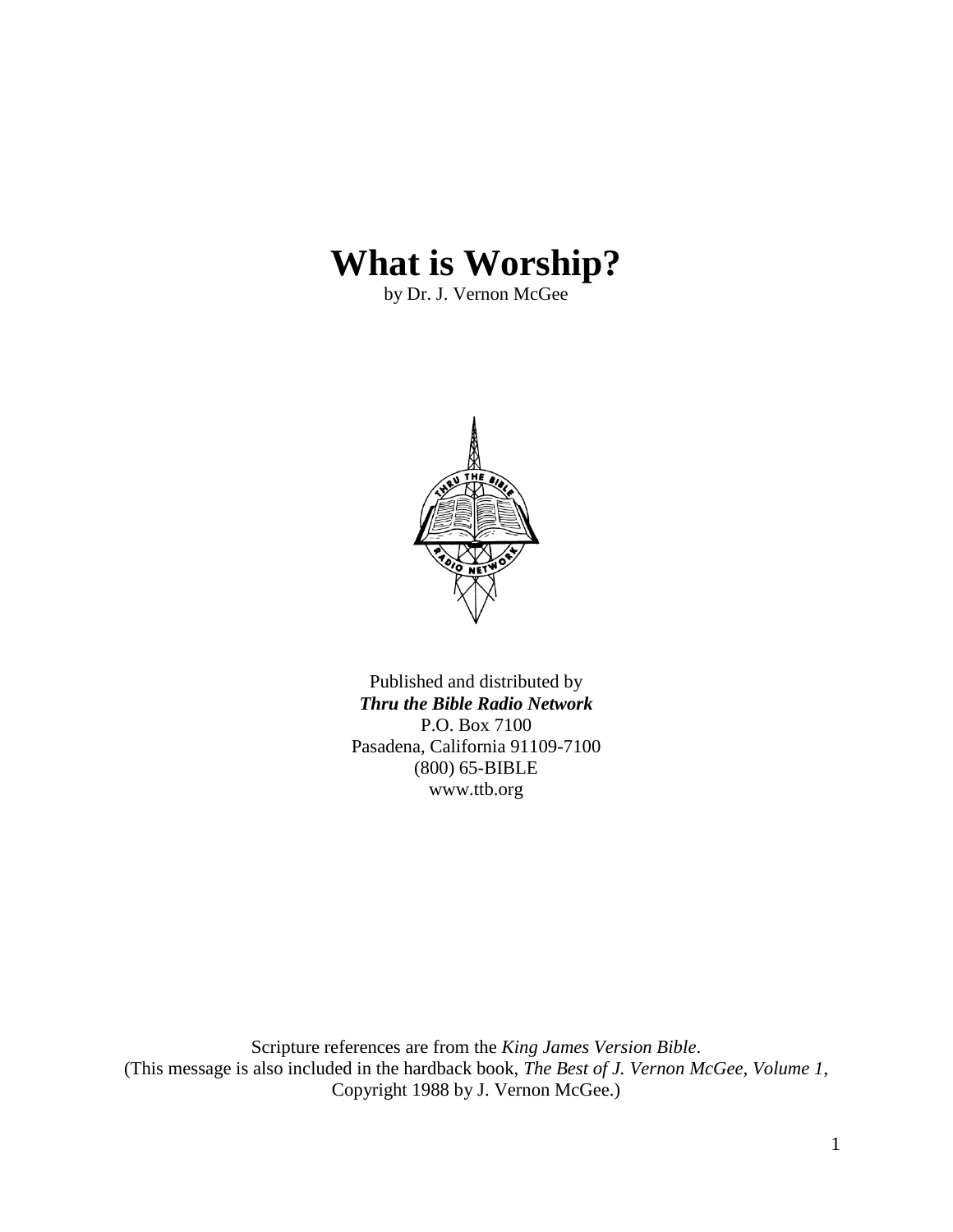On next Lord's Day morning, if the ministers over this land of ours were to ask this question: "How many of you have ever worshiped God?" no doubt virtually every hand would be lifted. Therefore, it would be presumptuous, would it not, for me to say that very few people have actually worshiped God? But there are some Christians who have never really worshiped Him. We feel that is revealed today in the lack of vitality and vigor in our worship. It is a fact that public worship is anemic and aimless for the most part. It is further reflected in a lack of meaning and an abysmal ignorance of worship. It has been reduced to an empty shell and a hollow sham of ritual and cold liturgy – no warmth of life, just cold form! This, in a day when folk are saying, "We want reality in our Christian faith, we want reality in experience."

There is a rather amusing story that comes out of the days when oil was first found in East Texas. Several dirt farmers who had been on the very margin of starvation found themselves overwhelmed with untold riches. One such family that had been extremely poor became virtual millionaires overnight. As usual, they wanted to go the limit and make up for all the things they had been missing in life, so the wife in the family went to the beauty parlor. She wanted the "whole works." And when the beauty operator asked, "Do you want a shampoo?" she arose indignantly and said, "I do not want a sham-poo; I want a genuine poo."

And so in the matter of worship, people are tired of the sham, the substitute; they want reality. We have probably examined a bin of books on the subject of worship, most of which have not actually dealt with the heart of the subject at all. They have to do with the accessories, the adjuncts, the accouterments that go with it. Generally there is a chapter on "Preaching" and one on "Music," perhaps one on "Lighting and Ventilation" and then one on "Prayer" and one on "Reading the Scripture." But, in the strict sense, that is not worship. It may contribute to worship, but it is not worship.

Again there comes to us the story of the "flying field" which we have used with reference to prayer. The "flying field," known today as "the airport," no more flies than the "horseflies." Nevertheless, they were originally called "flying fields." It was tragic when a plane attempted to fly on the field, for it was only a taking-off place, and the flying was to be done up yonder in the air. The church is called a place of worship; actually it is the house of worship. But worship is not really done there; it is the place from which we take off. Worship is done up yonder.

Sometimes we just go out to the field and warm up the motor, race down to the end of the runway, and come home and say we have been to church and have worshiped God. We have not worshiped Him at all. But do not misunderstand this statement. I believe that we should go to the house of God where people are to worship Him because it is the "taking-off" place, and we are more apt to worship God in church than in nature. We are more apt to worship God in the singing of the hymn, "There Is a Green Hill Far Away," than on the third green of the golf course. We are more apt to worship God in John 6, the feeding of the five thousand, than at a picnic lunch on a mountainside some Lord's Day morning. We are more apt to worship God by Lake Gennesaret than at Lake Arrowhead. We are more apt to worship God by the Sea of Galilee than down at Redondo Beach. We are more apt to worship God on the road to Emmaus than on Highway 66. We are more apt to worship God in the Gospel of Matthew than in our city's evening paper. But remember, it is possible for us to go to God's house and not worship Him at all.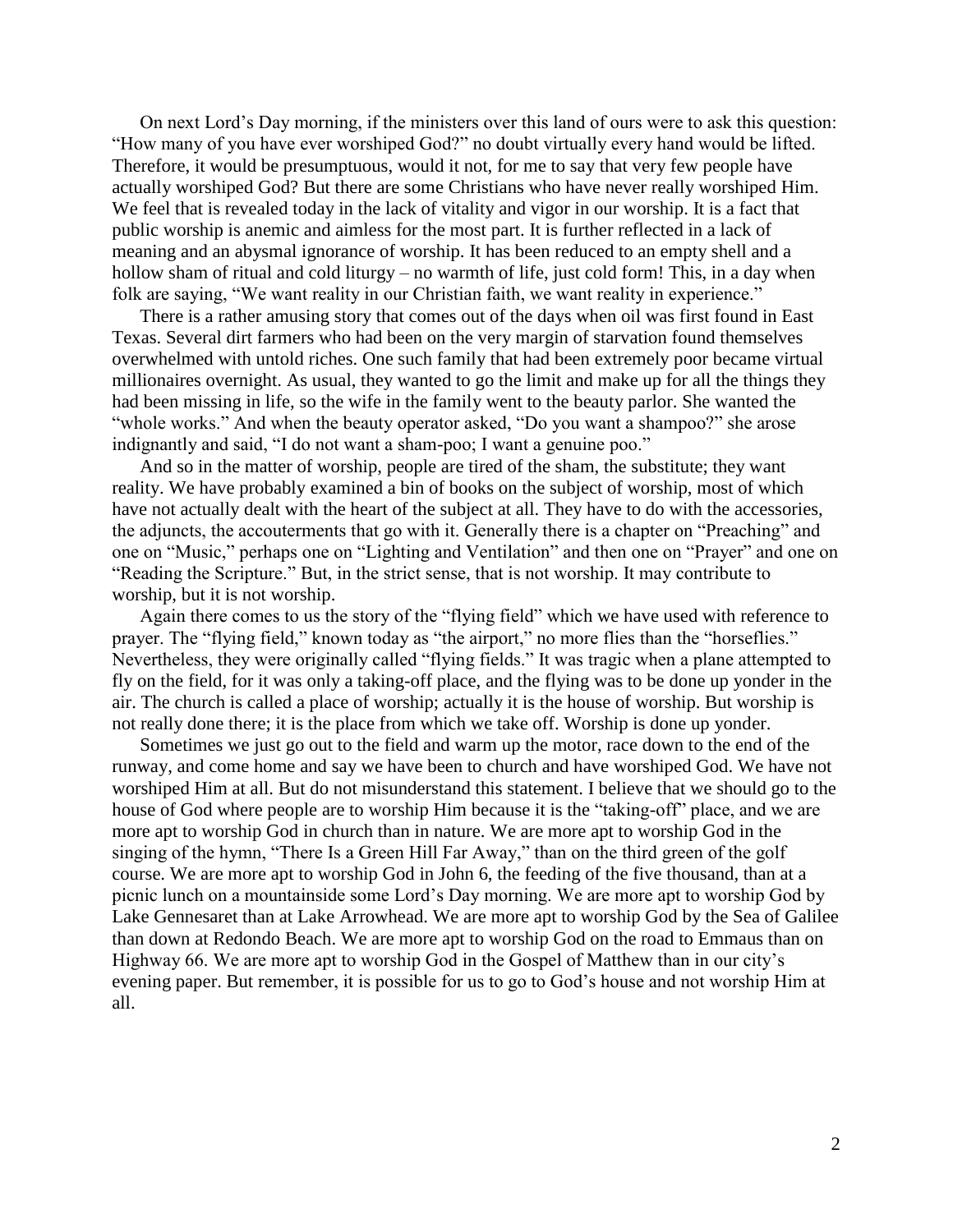# **The Object of Worship**

We want to note several of the major aspects involved in worship, the first of which is the *object* of worship. This will require that we answer, in a general sort of way, the question, "What is worship?" To do this we shall deal with one statement found in Psalm 150:1: "Praise ye the Lord." We find in this first aspect that the emphasis is on "Praise ye the LORD." He is to be the object of worship. If He is the object of worship, we would do well to define worship at this point. We realize that in giving a definition we are using a crutch, and crutches are for cripples. But how else can we understand worship unless we begin with a definition?

Attempting to define worship is, for us, much the same problem as that of the soldier stationed on the West Coast when his mother, a native of Kansas, wrote saying: "When you come home, please bring a souvenir that will tell me something of the Pacific Ocean about which I have heard so much." And he took her a bottle of sea water.

Now that bottle of sea water may have said something about the ocean, but it told nothing of its vastness, of the breakers along the shore, nothing of the beauty of the sunlight on the whitecaps. It told nothing of the things of the deep, of the breeze that gently hovers. But such are the limits of a definition.

However, we know that the root of the word *worship* goes back to an Anglo–Saxon word meaning "worth." Webster defined worship as "courtesy or reverence that is paid to worth." We can see the carryover of this Anglo-Saxon word in our courts today in the manner in which the attorneys address the judge on the bench. They call him, "Your worship." The intent is to show courtesy to someone who represents the law – courtesy or reverence that is paid to that of worth.

That is what worship is. It is courtesy or reverence that is paid to worth. Listen to the psalmist as he does this very thing in Psalm 96, the great singing psalm that shall be used in the eternal ages which lie before us. It reads:

*For the LORD is great, and greatly to be praised. he is to be feared above all gods. For all the gods of the nations are idols: but the LORD made the heavens. Honour and majesty are before him: strength and beauty are in his sanctuary. Give unto the LORD, O ye kindreds of the people, give unto the LORD glory and strength. Give unto the LORD the glory due unto his name: bring an offering, and come into his courts*. (Psalm 96:4-8)

We have here this great psalm which David composed when the ark was brought into the sanctuary in Zion. And it is one of those great psalms of praise and adoration of God. Someone has said that an apple a day will keep the doctor away, but a psalm a day will keep worry away. And here is one of those psalms that will keep worry away. This psalm removes, as do the first two commandments, all competitors from the field of worship. God said to man, "Thou shalt have no other gods before me." There is no competitor. God has none in this matter of worship. He recognizes none. He has a monopoly on this matter of worship. He alone is to be praised, He alone is to receive adoration from man, and He says, "Thou shalt not make unto thee any graven image, or any likeness," or anything that represents deity at all. God stands alone in the field and alone is worthy of worship. He is worthy of all your adoration and praise.

The Psalms put the emphasis upon two things: the fact that He is the *Creator* and the fact that He is the *Redeemer*. God made this earth on which we live, as well as the universe. This lovely sunshine that you are enjoying is His. He is the Creator. There is not a thing at your fingertips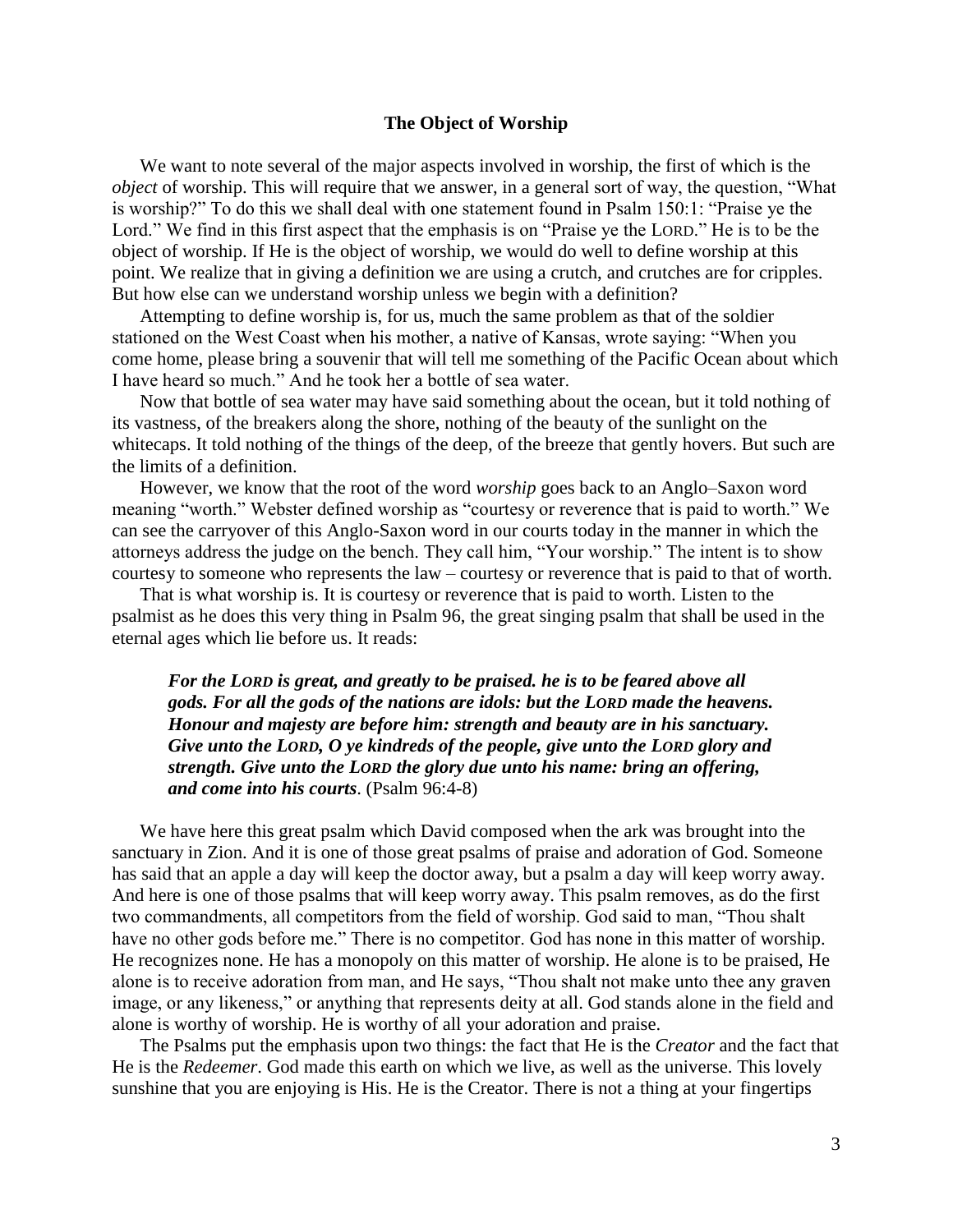that He did not make. He is worthy today of our worship because He is the Creator. He is also worthy of our worship because He is the Redeemer. He is the *only* Creator and He is the *only* Redeemer. You see, God works in a field where He has no competition at all. He has a monopoly on the field of creation and on the field of redemption, and because of that He claims from all of His creatures their worship, their adoration, their praise.

The Scriptures say that God is a jealous God. I can't find where He asks us to apologize for Him for this. He has created us for Himself. He has redeemed us for Himself. On the human level marriage is used to illustrate the believers' relationship to Christ. A husband, if he loves his wife, does not share her with other men. He is jealous of her. Her love is to be for him alone. So believers, called in Scripture the bride of Christ, are created solely for Him. He doesn't like for us to give our hearts to anyone else except to Him. He alone is to have our adoration, and He alone is to have our praise today. And you will recall that John, on the Isle of Patmos, felt constrained to fall down and worship the angel who had been so helpful in bringing all of the visions before him, but the angel rebuked him and said, "See thou do it not; worship God." He does not even want His angels worshiped; He does not want Mary worshiped! He wants none worshiped but Himself. He alone is *worthy* of worship, and He says there is coming a day when, "Let everything that hath breath praise the Lord." He has created everything that it might praise Him.

#### **Who is to Worship?**

And here we come to the second aspect, objections to worship. God is the *object* of worship. There are, however, *objections* to worship. And in this we must answer the question, Who can worship? Will you notice our verse again? It is very brief: "Praise YE the Lord." The emphasis now is upon *YE*. He is saying to mankind, "Praise YE the Lord." God apparently created man for one purpose, to have fellowship with and to praise Him. There is no other reason for man's existence. What is the chief end of man? Man's chief end is to glorify God and enjoy Him forever.

God created the universe that it might glorify Him. It was not brought into existence for you and me. Job says in chapter 38, verse 7, that when the morning stars sang together, they were praising God. And the psalmist says in Psalm 96:5, "But the LORD made the heavens." He made the heavens that they might be a musical instrument to sing forth His praises throughout the eternal ages of the future. You know man was created for that high purpose, but he got out of harmony and out of tune with God; he got out of fellowship with God. Perhaps Shakespeare expressed it when he wrote in *The Merchant of Venice:*

There's not the smallest orb which thou behold'st But in his motion like an angel sings, Still quiring to the young-eyed cherubims. Such harmony is in immortal souls; But, whilst this muddy vesture of decay Doth grossly close it in, we cannot bear it.

Today you and I are living in a created universe that is actually singing praises to God. But man is out of tune. Man is in discord, and God's great purpose is to bring man back into the harmony of heaven.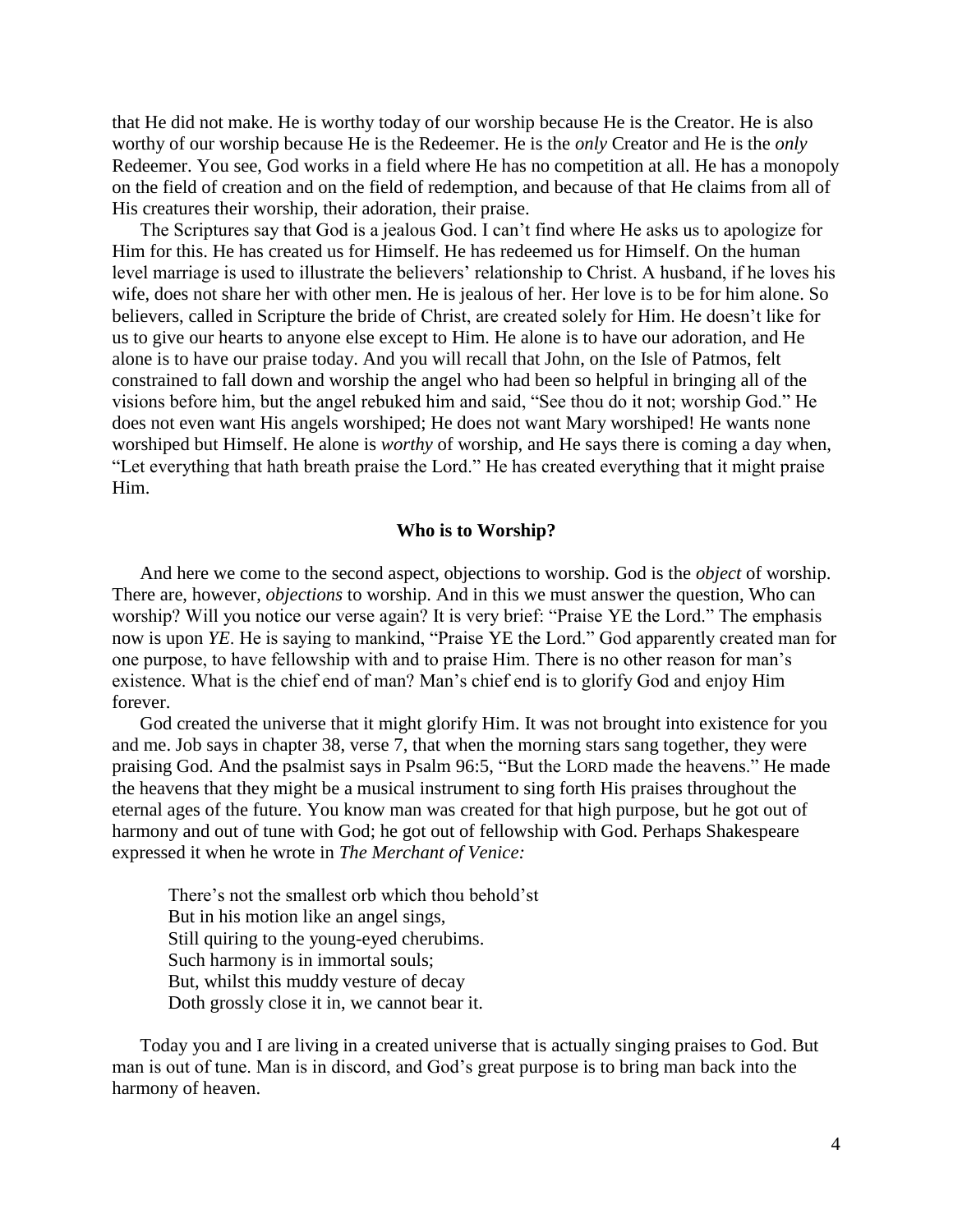I want to move into the realm of music about which I know nothing but have made careful inquiry. And I am reliably informed that on every good organ there are four principal stops. There is the main stop known as "diapason," then there is the "flute" stop, the "string" stop, and then the "vox humana," the human voice. I am told that that stop is very seldom in tune. If you put it in tune while the auditorium is cold, it would be out of tune when the auditorium is heated. And if you put it in tune when the auditorium is heated, it would be out of tune when the auditorium got cold. My beloved, it is hard to keep "vox humana" in tune.

This great universe of God is a mighty instrument, and one day Jesus Christ went to the console of God's great organ – His creation – and He pulled out the stop known as "diapason" And when He pulled that stop out, the solar and stellar spaces broke into mighty song. Then He reached down and pulled out the "flute" stop, and these little feathered friends, the birds, began to sing. Then He reached in and pulled the "string" stop, and light went humming across God's universe and the angels lifted their voices in praise. Then He reached down and pulled out "vox humana," but it was out of tune.

Now the great Organist was not only a musician, but He knew how to repair the organ. So He left the console of the organ yonder in heaven and came down to this earth, that through redemption – the giving of His own life – He might bring man back into harmony with God's tremendous creation. And, my beloved, the redeemed are the ones today who are to lift their voices in praise. They are the only ones that can. The psalmist says again, "Oh, give thanks unto the LORD, for he is good; for his mercy endureth forever" (Psalm 106:1). "Let the redeemed of the LORD say so" (Psalm 107:2). And, brother, if they don't say so, no one will! Oh, to be in tune with heaven! Today sin has intruded into this world and has taken man out of God's choir, but he can come back in – and many have – through Jesus Christ, the Son of David, his Creator and Redeemer. The Lord Jesus has brought man back into a redemptive and right relationship with God that he might lift his voice in praise to Him.

### **Why Worship?**

There is the object of worship: God. There are objections to worship: man. And there are *objectives* of worship, and we want to answer the question now: Why worship? Here we move our emphasis in this verse from "Praise YE the Lord" to "PRAISE ye the Lord." Move it over to the verb – to that which is active. "PRAISE ye the Lord." Perhaps you are beginning to see why we said at the beginning that very few people actually worship God. There really is no such thing as public worship. It was the great Chrysostom who put it like this: "The angels glorify, men scrutinize; angels raise their voices in praise, man in disputation; they conceal their faces with their wings, but man with a presumptuous gaze would look into Thine unspeakable glory." Today how many actually go to the church to worship? Some person, in a very facetious manner, said that some people go to church to eye the clothes, and others to close their eyes. How many go to church in order that they might worship God? Worship is a divine intoxication, and if you don't believe that, there is a fine illustration of it. On the day of Pentecost Simon Peter got up and preached a sermon. We talk a great deal about that sermon, but actually it was an explanation to the people that these Spirit-filled men were not drunk at all. Drunkenness was not the explanation. How many people today would get the impression that *we* are intoxicated with God? We need an ecclesiastical ecstasy. We need a theological thrill in this day in which we live.

There are three words that we must associate with worship, and these three words denote an experience of the human heart and the human soul as it comes into God's presence to worship.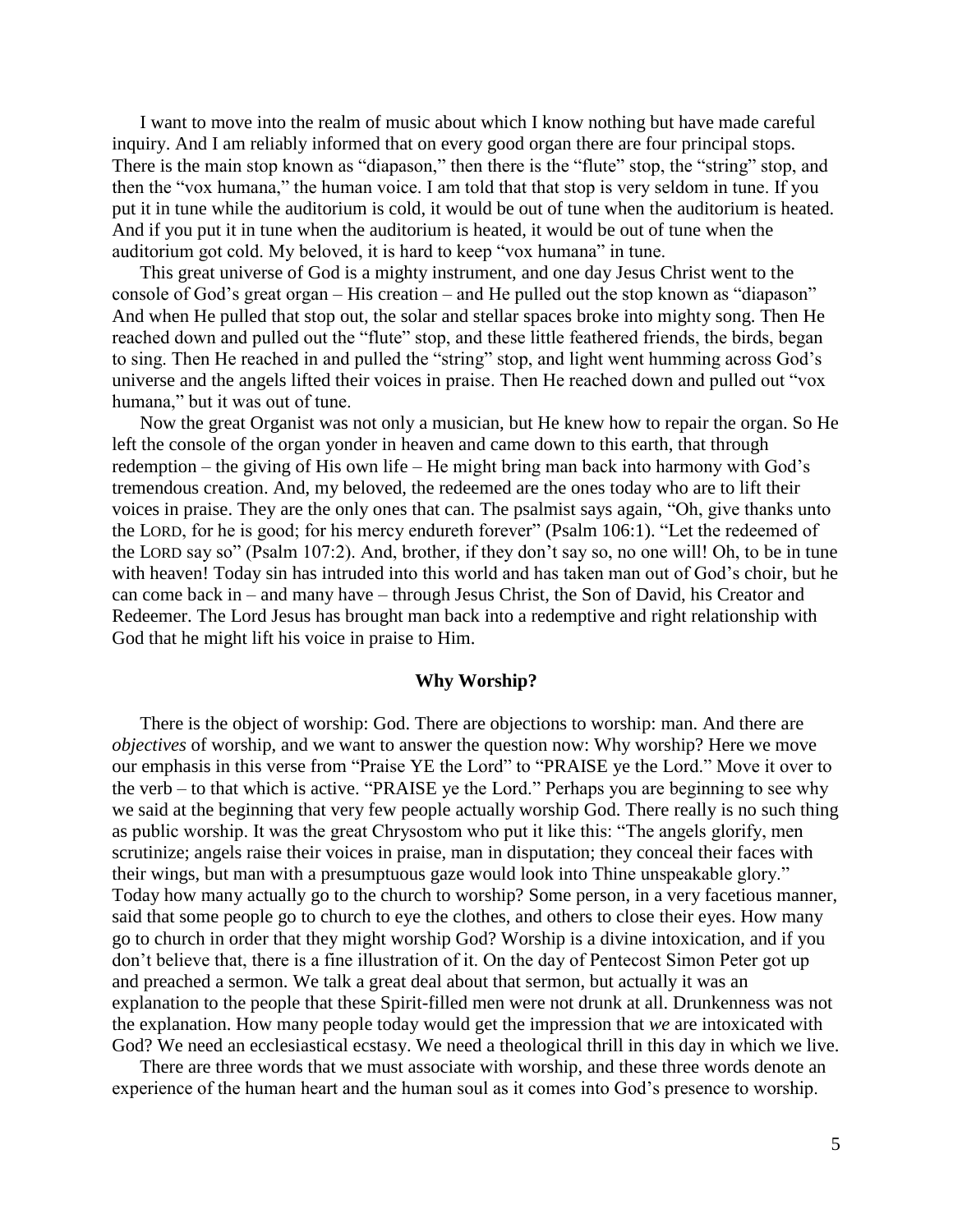# *Prostration*

The first is *prostration*. In the Orient people are accustomed to getting down on their faces. In the West we talk a great deal about having a dignified service. Now don't misunderstand me; we are not contending for a posture of the body. Victor Hugo once said that the soul is on its knees many times regardless of the position of the body. We are not trying to insist on a posture of the body, but we need to have our *souls* prostrated before God.

Two Bible words are used. The Hebrew word *hishtahaweh* actually means to "bow the neck." The Greek word *proskuneo* means to "bow the knee" to God. And today we need to get down on our faces before God in heaven. In the book of Revelation there are some things we don't understand about heaven, but there is one thing we are sure about – that every time we read of those in heaven, they are either getting down on their faces or getting up off their faces from worshiping God. And, friend, if you don't like to worship God, you wouldn't like heaven anyway, because that is the thing with which they are occupied; most of the time they are worshiping God, prostrating themselves before Him on their faces. Beloved, we need that today.

When my spiritual life gets frayed and fuzzy at the edges and begins to tear at the seams, I like to get alone, to get down on my face before Him and pour out my heart to Him. Friend, when was the last time you got down on your face before God? When was the last time that you prostrated yourself before Him? Oh, it would do us good; it would deliver us from deep freeze; it would deliver us from the shell in which we live; it would create within our hearts a different attitude if we would learn to prostrate our souls before God.

# *Adoration*

There is a second word that goes with worship. It is the word *adoration*. It is a term of endearment. There is passion in that word. "Oh, worship the LORD in the beauty of holiness." That is what this 96th psalm says. Worship is a love affair; it is making love to God. You know Michal, the first wife of David and the one who witnessed the day he brought the ark into Jerusalem and composed this 96th psalm. It is said in the historical book of 2 Samuel 6:16 that she despised him. Sure she did; she discovered that David loved God more than he loved her and that he was making love to God. Worship without love is like a flame without heat; it is like a rainbow without color; it is like a flower without perfume. Worship should have spontaneity. It should not be ersatz bread; it should not be synthetic. It should have an expectancy, a tenderness, and an eagerness in it. My friends, some types of worship today compare to going downtown and sitting in a department store window and holding the hand of a manikin down there. It has no more life in it, it has no more vitality in it than that. Oh, today to have a heart that goes out to God in adoration and in love to Him.

A young fellow wrote to his girl and said to her in very elaborate language, given to much hyperbole: "I would climb the highest mountain for you, I would swim the widest river for you, I would crawl across the burning sands of the desert for you." Then he put a P.S. to the letter: "If it doesn't rain Wednesday night I will be over to see you." There is a whole lot of worship that is like that today. It will not take very much to keep us away from God. In the marriage ceremony there is something I occasionally use. I think how sacred it is. I have the two being joined in marriage say, "With my body I thee worship." Leander swam the Hellespont every evening to be with Hero, the girl he loved. One evening he did not come. She knew something had happened, and the next day she found his lifeless body washed ashore. Oh, my friend, to have a heart that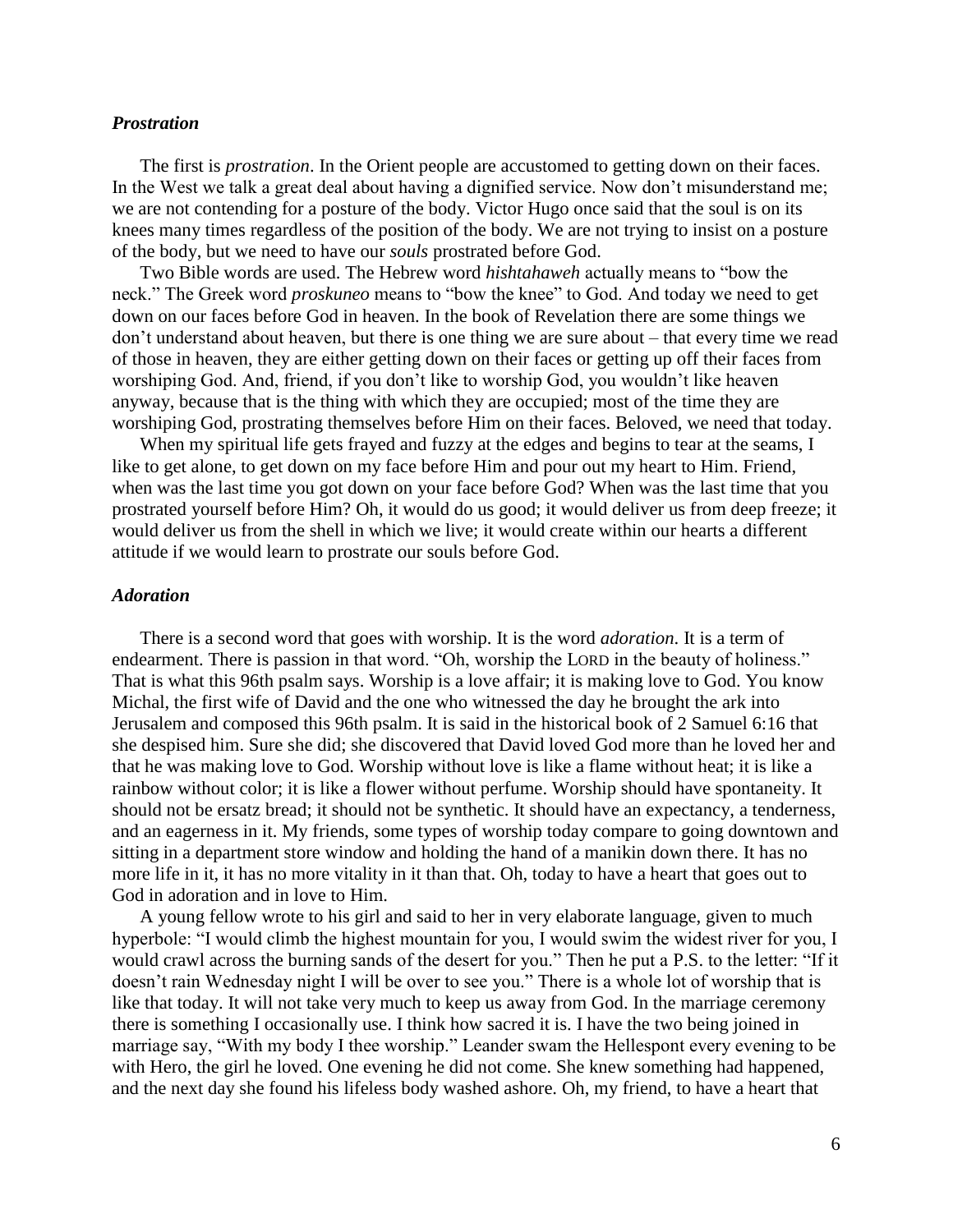goes out to God in adoration. Gregory Nazianzen said, "I love God because I know Him; I adore Him because I cannot understand Him; bow before Him in awe and in worship and adoration." Oh, have you found that adoration in your worship?

# *Exaltation*

And then, last of all, there is *exaltation* in worship. And I do not mean the exaltation of God; we put God in His rightful place when we worship Him. When you and I are down on our faces before Him, we are taking the place that the creature should take before the Creator. But I am not speaking now of the exaltation of God at all; rather, I am speaking now of the exaltation of man. Humanism, with its deadening philosophy, has been leading man back to the jungle for about half a century, and we are not very far from the jungle. It is degrading to become a lackey, a menial. And think of the millions of people who got their tongues black by licking the boots of Hitler! Humanism did that. They turned their backs on God, and when you turn your back on God, you will worship a man. No atheist, no agnostic has ever turned his back on God who did not get his tongue black by licking somebody's boots. There is nothing that will exalt man, there is nothing that will give dignity to man like worshiping God.

Dr. Fosdick wrote a sermon way back in the 1920s. The title of it was "The Peril of Worshiping Jesus," and in that sermon he commented that men have tried two ways to get rid of Jesus, one by crucifying Him and the other by worshiping Him. The liberal doesn't like you to worship Jesus. My friend, *I* worship Him; He is my Lord, He is my God. I do not find it humiliating to fall down before Him. There is nothing as exalting and as intoxicating as to get down on your face before Jesus Christ. Paul fell off that little donkey into the dust on the Damascus road, and the Lord Jesus dealt with him. Then do you notice that He said to him, "But rise and stand on thy feet." Only the Christian faith has ever lifted a man out of the dust and put him on his feet. John, on the Isle of Patmos, saw the glorified Christ and said, "I fell at His feet as dead." Then he continued, "He laid His right hand on me, saying, Fear not." The creature now can come to the Creator. Man, who has been lost in sin and in the gutter, can come up and worship God. It was during the seventeenth century when Muretus, a great scholar of that day, was going through Lombardy. He suddenly took ill and was picked up on the street. Thinking he was a bum, a passerby took him to the hospital of that day, and when he came to, he heard the doctors talking in Latin. They had no notion he could understand it, and they were saying something like this, "Let's try an experiment on this worthless creature." And Muretus answered them in Latin and said, "Will you call one worthless for whom Jesus Christ did not disdain to die?"

My friend, only Jesus Christ and the worship of Him has lifted man up. Man is yet to be restored to his rightful place some day and brought back into harmony with heaven. In that great 150th psalm you start out with His pulling the stop "diapason." And as you read that tremendous psalm – "Praise God in his sanctuary; praise him in the firmament of his power" – then listen, the "flute" stop is pulled out: "Praise him with the sound of the trumpet; praise him with the psaltery and the harp." Then the "string" stop is pulled out: "Praise him with the timbrel and dance; praise him with stringed instruments and organs." Then listen, my beloved, "Let everything that hath breath praise the LORD!" And God breathed into man a life, soul, and spirit, and man departed from God. Now there is coming a day when everything that has life, everything that has breath shall praise the Lord. But in this day in which you and I are living, we can lift our hearts and lives to Him in adoration and praise.